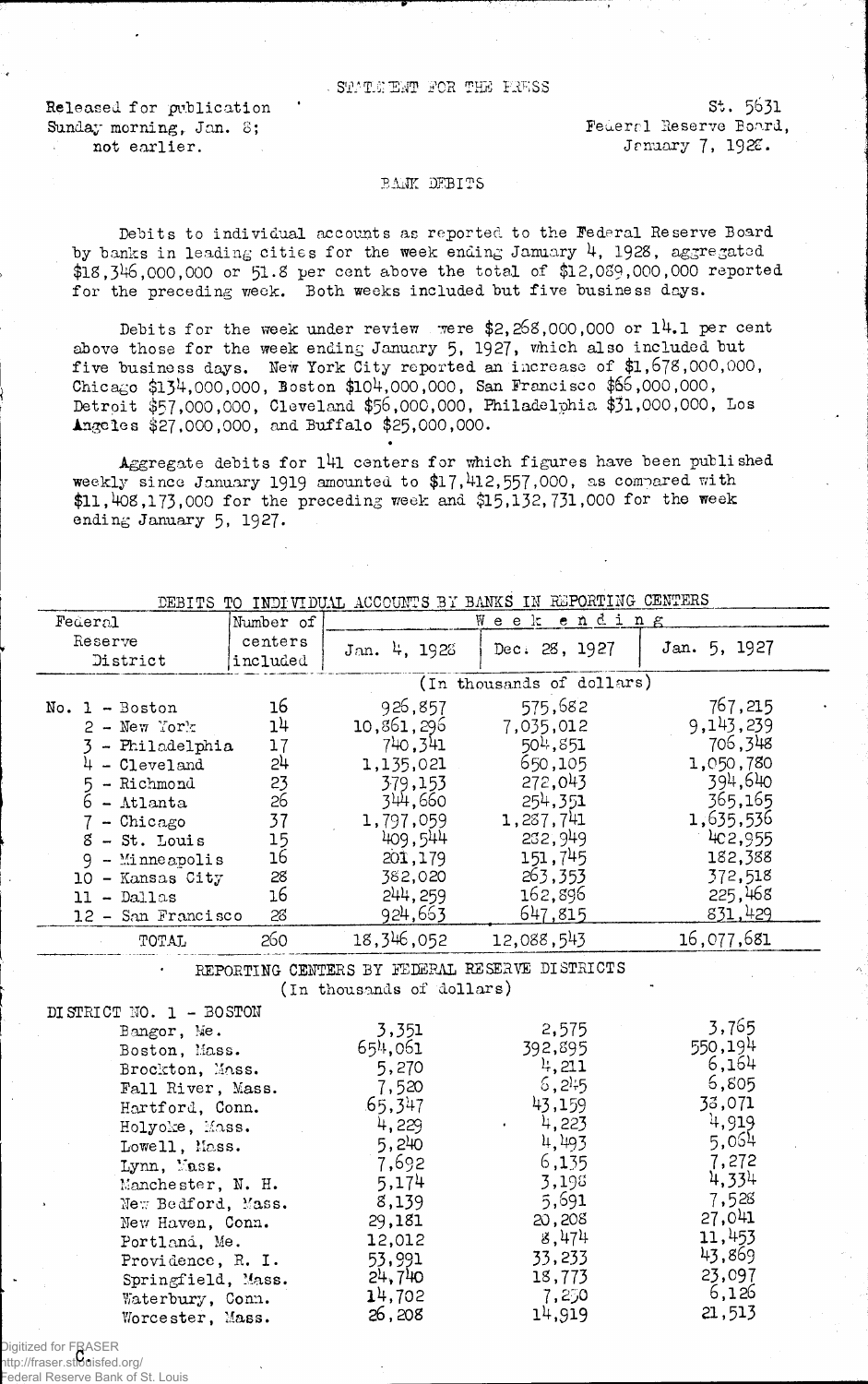DEBITS TO INDIVIDUAL ACCOUNTS BY BANKS IN REPORTING CENTERS

 $st. 5531a$ 

 $\ddot{\phantom{a}}$ 

 $\epsilon$  )  $\epsilon$ 

|                                                   | T.e.a.ke.n.d.i.n.g. |                           |                  |  |  |
|---------------------------------------------------|---------------------|---------------------------|------------------|--|--|
|                                                   | Jan. 4, 1928        | Dec. 23. 1927             | Jan. 5, 1927     |  |  |
|                                                   |                     | (In thousands of dollars) |                  |  |  |
| DISTRICT NO. 2 - NEW YORK                         |                     |                           |                  |  |  |
| Albany, N.Y.                                      | 37,301              | 31,807                    | 20,101           |  |  |
| Binghamton, N. Y.                                 | 6,434               | 5,353                     | 6,057            |  |  |
| Buffalo, N. 7.                                    | 128,666             | 75,135                    | 103,836          |  |  |
| Elmira, N.Y.                                      | 4,825               | 3,924                     | 4,705            |  |  |
| Jamestown, N.Y.                                   | 7,397               | 3,747                     | 7,741            |  |  |
| Montclair, N. J.                                  | 123, 418            | 4,596                     | 5,571            |  |  |
| Newark, N. J.                                     |                     | 91,483                    | 119,727          |  |  |
| New York, N.Y.                                    | 10,358,065          | 6,594,575                 | 8,680,029        |  |  |
| Northern New Jersey Clearing<br>House Association |                     |                           |                  |  |  |
| Passaic, N. J.                                    | 79,181<br>11,771    | 54,563                    | 83,926           |  |  |
| Poughkeepsie, N. Y.                               | 4,410               | 10,901<br>2,916           | .14,631<br>4,337 |  |  |
| Rochester, N.Y.                                   | 66,054              | 35,053                    | 61,612           |  |  |
| Stamford, Conn.                                   | 3,493               | 2,836                     | 3,740            |  |  |
| Syracuse, N.Y.                                    | 24,606              | 17,073                    | 27,126           |  |  |
| DI STRICT NO. 3 - PHILADELPHIA                    |                     |                           |                  |  |  |
| Allentown, Pa.                                    | .11,594             | 8,312                     | 10,899           |  |  |
| Altoona, Pa.                                      | 3,876               | 3,237                     | 4,023            |  |  |
| Camden, N. J.                                     | 18,411              | 13,871                    | 21,028           |  |  |
| Chester, Pa.                                      | 6,657               | 3,996                     | 6,629            |  |  |
| Harrisburg, Pa.                                   | 9,124               | 7,310                     | 12,240           |  |  |
| Hazleton, Pa.                                     | 3,752               | 3,176                     | 3,758            |  |  |
| Johnstown, Pa.                                    | 5,138               | 4,553                     | 6,226            |  |  |
| Lancaster, Pa.                                    | 8,090               | 6,077                     | 7,439            |  |  |
| Lebanon, Pa.                                      | 2,589               | 1,617                     | 1,891            |  |  |
| Norristown, Pa.<br>Philadelphia, Pa.              | 3,809               | 2,997                     | -                |  |  |
| Reading, Pa.                                      | 576,851<br>14,202   | 382,593                   | 545,431          |  |  |
| Scranton, Pa.                                     | 17,500              | 9,323<br>15,800           | 12,521<br>19,100 |  |  |
| Trenton, N. J.                                    | 22,035              | 15,305                    | 21,902           |  |  |
| Wilkes-Barre, Pa.                                 | 12,500              | 10,200                    | 8,762            |  |  |
| Williamsport, Pa.                                 | 5,174               | 4,175                     | 4,022            |  |  |
| Wilmington, Del.                                  | 15,902              | 10,146                    | 14,931           |  |  |
| York, Pa.                                         | 6,746               | 5,159                     | 5,546            |  |  |
| DISTRICT NO. 4 - CLEVELAND                        |                     |                           |                  |  |  |
| Akron, Ohio                                       | 36,217              | 19,042                    | 27,760           |  |  |
| "Butler, Pa.                                      | 3,248               | 2,025                     | 3,766            |  |  |
| Canton, Ohio                                      | 14,925              | 9,795                     | 16,179           |  |  |
| Cincinnati, Ohio                                  | 155,354             | 88,873                    | 138,962          |  |  |
| Cleveland, Ohio                                   | 373,688             | 162,847                   | 318,173          |  |  |
| Columbus, Ohio                                    | 55,023              | 32,990                    | 56,003           |  |  |
| Connellsville, Pa.<br>Dayton, Ohio                | 882                 | 929                       | 1,275            |  |  |
| Erie, Pa.                                         | 31,209              | 18,308<br>6,077           | 32,551<br>9,850  |  |  |
| Greensburg, Pa.                                   | 8,585<br>6,178      | 5,496                     | 5,116            |  |  |
| Homestead, Pa.                                    | 943                 | 789                       | 1,035            |  |  |
| Lexington, Ky.                                    | 7,478               | $5,71$ .0                 | 8,655            |  |  |
| Lima, Ohio                                        | 7,232               | 2,926                     | 5,834            |  |  |
| Lorain, Ohio                                      | 1,351               | 1, 194                    | 1,494            |  |  |
| Middletown, Ohio                                  | 5,105               | 2,259                     | 2,870            |  |  |
| Oil City, Pa.                                     | 3,547               | 3,066                     | 3,279            |  |  |
| Pittsburgh, Pa.                                   | 268,598             | 204,193                   | 267,682          |  |  |
| Springfield, Ohio                                 | 7,143               | $\mu$ , 260               | 7,596            |  |  |
| Steubenville, Ohio                                | 2,777               | 2,439                     | 2,882<br>84,447  |  |  |
| Toledo, Ohio<br>Warren, Ohio                      | 99,635              | 45,211<br>2,496           | 3,098            |  |  |
| Wheeling, W. Va.                                  | 3,698<br>13,012     | 11,277                    | 14,911           |  |  |
| Youngstown, Ohio                                  | 25,697              | 15,265                    | 32,994           |  |  |
| Zanesville, Ohio                                  | 3,396               | 2,608                     | 3,268            |  |  |
| d <b>u</b> or FRASER                              |                     |                           |                  |  |  |

Digitized(<mark>fo</mark>r FRASER<br>http://fraser.stlouisfed.org/<br>Federal Reserve Bank of St. Louis

 $\bullet$ 

 $\cdot$ 

 $\sim$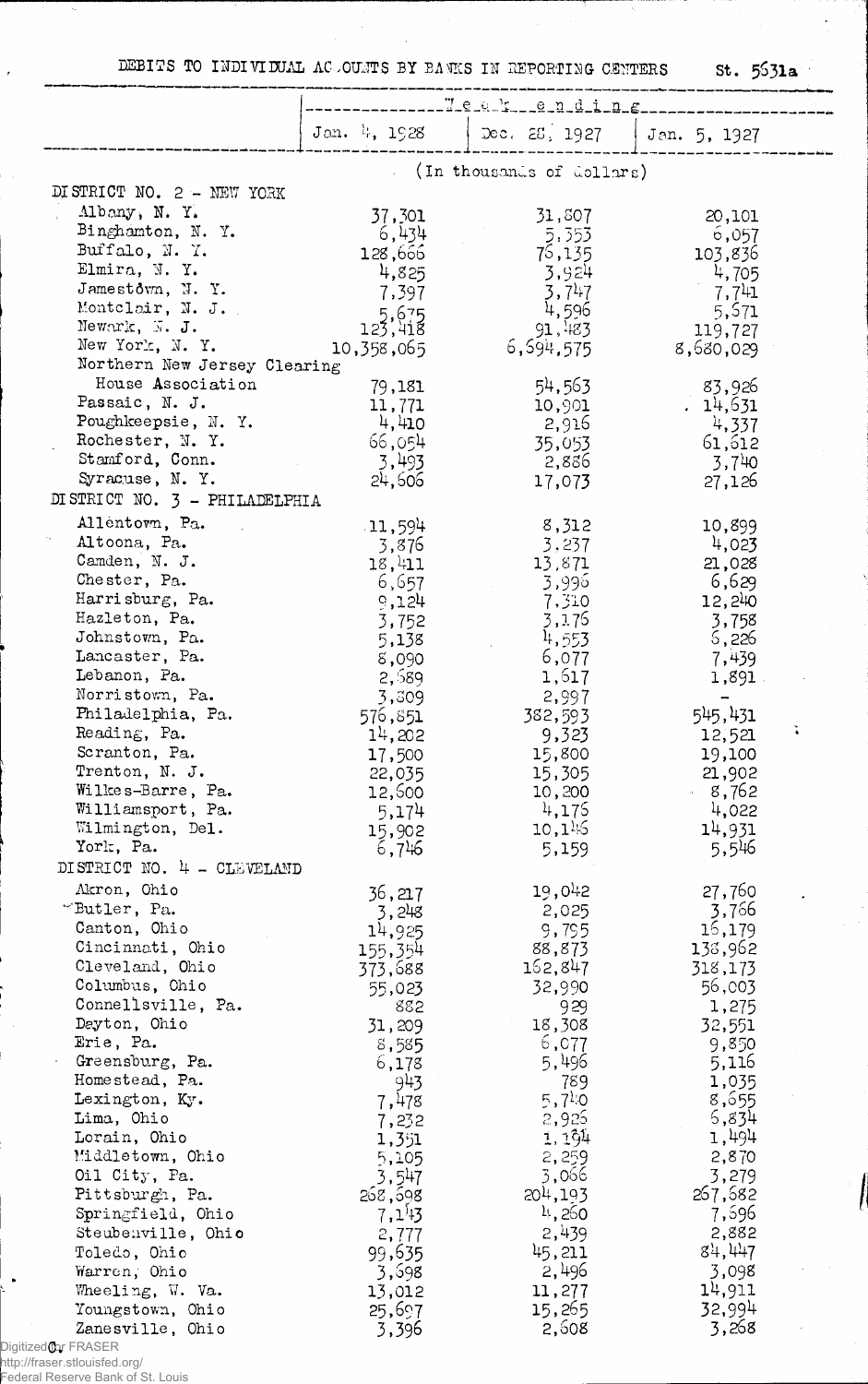|  |  | DEBITS TO INDIVIDUAL ACCOUNTS BY BANKS IN REPORTING CENTERS St. 5631b |  |  |  |  |  |  |  |  |
|--|--|-----------------------------------------------------------------------|--|--|--|--|--|--|--|--|
|--|--|-----------------------------------------------------------------------|--|--|--|--|--|--|--|--|

 $\bar{\beta}$ 

Ĵ,  $\label{eq:2} \begin{array}{c} \mathbb{E}\left[\frac{1}{2}\right] \\ \frac{1}{2} \end{array}$ 

 $\ddot{\psi}$ 

 $\bar{\gamma}$ 

 $\hat{\mathcal{S}}$ 

 $\frac{1}{2}$ 

 $\bar{\beta}$ 

è,

 $\bar{\mathcal{A}}$ 

|                                                                                                                                                                                                                                                                                                                                                                                                                                                                                            | Neck ending                                                                                                                                                                                                                             |                                                                                                                                                                                                                                      |                                                                                                                                                                                                                                                |  |  |
|--------------------------------------------------------------------------------------------------------------------------------------------------------------------------------------------------------------------------------------------------------------------------------------------------------------------------------------------------------------------------------------------------------------------------------------------------------------------------------------------|-----------------------------------------------------------------------------------------------------------------------------------------------------------------------------------------------------------------------------------------|--------------------------------------------------------------------------------------------------------------------------------------------------------------------------------------------------------------------------------------|------------------------------------------------------------------------------------------------------------------------------------------------------------------------------------------------------------------------------------------------|--|--|
|                                                                                                                                                                                                                                                                                                                                                                                                                                                                                            | Jan. 1, 1928                                                                                                                                                                                                                            | Dec. 28, 1927                                                                                                                                                                                                                        | Jan. 5, 1927                                                                                                                                                                                                                                   |  |  |
|                                                                                                                                                                                                                                                                                                                                                                                                                                                                                            |                                                                                                                                                                                                                                         | (In thousands of dollars)                                                                                                                                                                                                            |                                                                                                                                                                                                                                                |  |  |
| DISTRICT NO. 5 - RICHMOND                                                                                                                                                                                                                                                                                                                                                                                                                                                                  |                                                                                                                                                                                                                                         |                                                                                                                                                                                                                                      |                                                                                                                                                                                                                                                |  |  |
| Asheville, N. C.<br>Baltimore, Md.<br>Charleston, S. C.<br>Charleston, W. Va.<br>Charlotte, N. C.<br>Columbia, S. C.<br>Cumberland, Md.<br>Danville, Va.<br>Durham, N. C.<br>Greensboro, N. C.<br>Greenville, S. C.<br>Hagerstown, Md.<br>Huntington, W. Va.<br>Lynchburg, Va.<br>Newport News, Va.<br>Norfolk, Va.<br>Raleigh, N. C.<br>Richmond, Va.<br>Roanoke, Va.<br>Spartanburg, S. C.<br>Washington, D. C.<br>Wilmington, N. C.<br>Winston-Salem, N. C.<br>DISTRICT NO. 6 - ATLANTA | 6,905<br>123,831<br>6,250<br>10,916<br>$11$ , 202<br>6,716<br>2,078<br>3,137<br>8,333<br>7,392<br>7,132<br>2,858<br>6,403<br>6,694<br>2,722<br>19,124<br>9,114<br>40,663<br>8,022<br>3,832<br>65,999<br>6,060<br>10,770                 | 6,637<br>84,833<br>5,357<br>10,564<br>10,856<br>4,171<br>1,765<br>2,305<br>6,709<br>5,254<br>4,404<br>2,273<br>5,500<br>3,912<br>1,948<br>14,085<br>4,932<br>26,021<br>5,317<br>3,300<br>49,149<br>4,341<br>8,350                    | 9,511<br>139,153<br>5,741<br>12,742<br>13,575<br>5,522<br>2,175<br>3,232<br>6,661<br>6,746<br>6,262<br>2,758<br>6,522<br>7,364<br>3,997<br>20,968<br>5,801<br>41,208<br>9,275<br>5,002<br>63,118<br>5,662<br>10,645                            |  |  |
| Albany, Ga.<br>Atlanta, Ga.<br>Augusta, Ga.<br>Birmingham, Ala.<br>Brunswick, Ga.<br>Chattanooga, Tenn.<br>Columbus, Ga.<br>Dothan, Ala.<br>Elberton, Ga.<br>Hattiesburg, Miss.<br>Jackson, Miss.<br>Jacksonville, Fla.<br>Knoxville, Tenn.<br>Macon, Ga.<br>Meridian, Miss.<br>Miami, Fla.<br>Mobile, Ala.<br>Montgomery, Ala.<br>Nashville, Tenn.<br>Newnan, Ga.<br>New Orleans, La.<br>Pensacola, Fla.<br>Savannah, Ga.<br>Tempa, Fla.<br>Valdosta, Ga.<br>Vicksburg, Miss.             | 783<br>41,367<br>7,795<br>41,300<br>924<br>12,199<br>3,848<br>845<br>363<br>2,065<br>5,931<br>19,134<br>10,521<br>4,589<br>4,075<br>8,926<br>11,426<br>6,901<br>23,123<br>802<br>108,022<br>2,053<br>12,817<br>10,913<br>1,673<br>2,215 | 1,058<br>31,146<br>5,595<br>29,540<br>732<br>9,812<br>2,935<br>592<br>5#1<br>1,364<br>5,499<br>16,249<br>7,088<br>5,250<br>3,731<br>6,937<br>8,083<br>5,822<br>13,601<br>436<br>71,187<br>1,223<br>10,351<br>8,192<br>1,236<br>1,398 | 1,364<br>45,251<br>7,522<br>43,060<br>1,033<br>12,061<br>3,730<br>1,029<br>197<br>2,071<br>5,110<br>26,623<br>10,829<br>6,100<br>4,033<br>16,596<br>12,811<br>6,732<br>20,363<br>712<br>102,914<br>2,209<br>13,153<br>15,256<br>1,886<br>2,520 |  |  |

Digitized for FRASER

 $\mathcal{L}$ 

 $\bar{\phantom{a}}$ 

http://fraser.stlouisfed.org/ Federal Reserve Bank of St. Louis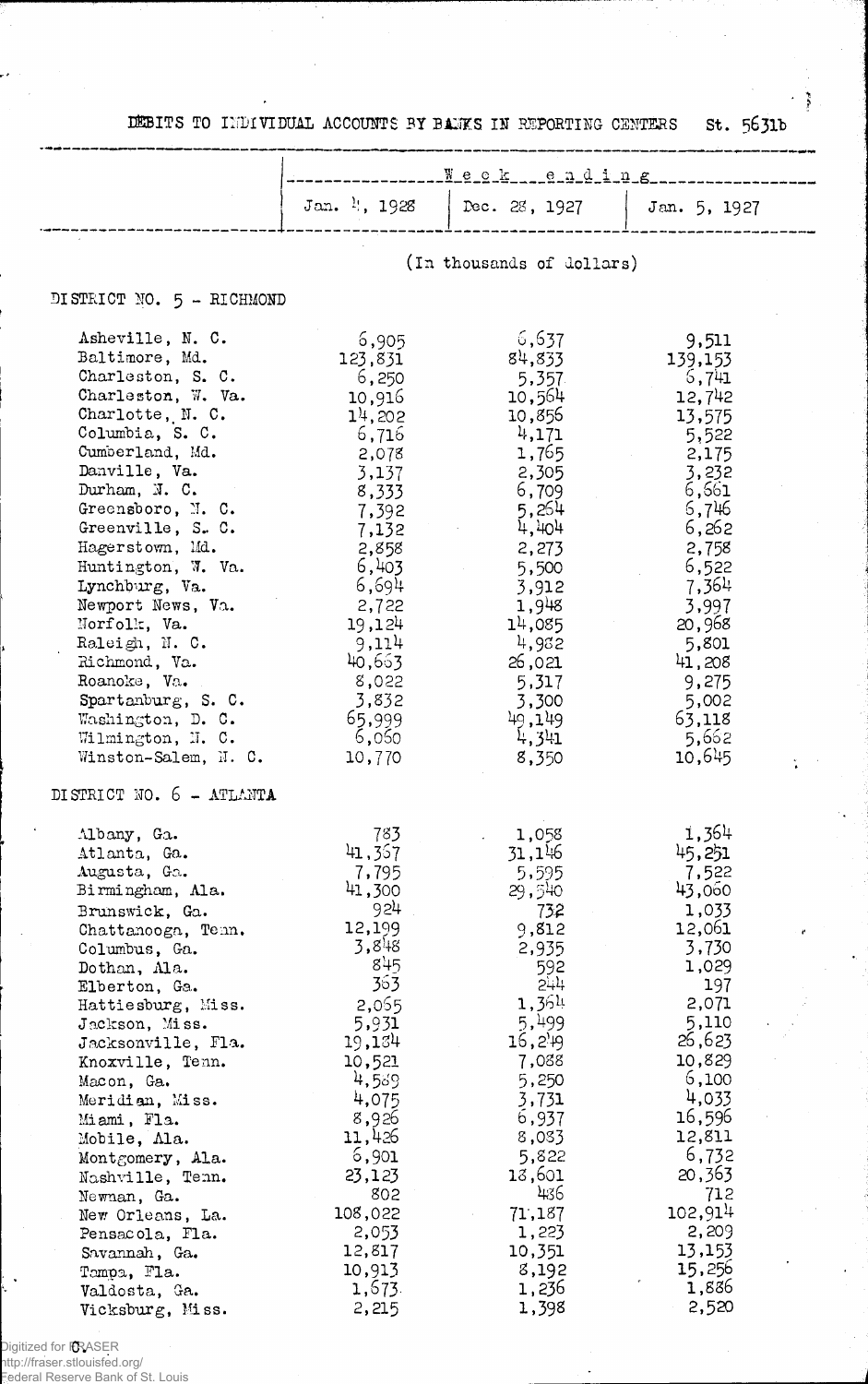DEBITS TO INDIVIDUAL ACCOUNTS BY BANKS IN PEPORTING CENTERS

st. 5631c

|                                                                                                                                                                                                                                                                                                                                                                                                                                                                                                                                                                                                                                                                                                                                  | Jan. $\frac{11}{4}$ , 1928                                                                                                                                                                                                                                                                                                                      | Dec. $25$ , 1927                                                                                                                                                                                                                                                                                                                             | Jan. 5, 1927                                                                                                                                                                                                                                                                                                                                                              |  |  |
|----------------------------------------------------------------------------------------------------------------------------------------------------------------------------------------------------------------------------------------------------------------------------------------------------------------------------------------------------------------------------------------------------------------------------------------------------------------------------------------------------------------------------------------------------------------------------------------------------------------------------------------------------------------------------------------------------------------------------------|-------------------------------------------------------------------------------------------------------------------------------------------------------------------------------------------------------------------------------------------------------------------------------------------------------------------------------------------------|----------------------------------------------------------------------------------------------------------------------------------------------------------------------------------------------------------------------------------------------------------------------------------------------------------------------------------------------|---------------------------------------------------------------------------------------------------------------------------------------------------------------------------------------------------------------------------------------------------------------------------------------------------------------------------------------------------------------------------|--|--|
|                                                                                                                                                                                                                                                                                                                                                                                                                                                                                                                                                                                                                                                                                                                                  |                                                                                                                                                                                                                                                                                                                                                 | (In thousands of dollars)                                                                                                                                                                                                                                                                                                                    |                                                                                                                                                                                                                                                                                                                                                                           |  |  |
| DISTRICT NO. 7 - CHICAGO<br>Adrian, Mich.<br>Aurora, Ill.<br>Bay City, Mich.<br>Bloomington, Ill.<br>Cedar Rapids, Iowa<br>Champaign-Urbana, Ill.<br>Chicago, $I11.$<br>Danville, Ill.<br>Davenport, Iowa<br>Decatur, Ill.<br>Des Moines, Iowa<br>Detroit, Mich.<br>Dubuque, Iowa<br>Flint, Mich.<br>Fort Wayne, Ind.<br>Gary, Ind.<br>Grand Rapids, Mich.<br>Green Bay, Wis.<br>Hammond, Ind.<br>Indianapolis, Ind.<br>Jackson, Mich.<br>Kalamazoo, Mich.<br>Lansing, Mich.<br>Mason City, Iowa<br>Milwaukee, Wis.<br>Muscatine, Iowa<br>Moline, Ill.<br>Oshkosh, Wis.<br>Peoria, Ill.<br>Rockford, Ill.<br>Saginaw, Mich.<br>Sheboygan, Wis.<br>Sioux City, Iowa<br>South Bend, Ind.<br>Springfield, Ill.<br>Terre Haute, Ind. | 1,210<br>3,666<br>2,653<br>4,192<br>10,801<br>3,231<br>1,131,230<br>2,878<br>12,084<br>4,107<br>18,763<br>272,767<br>4,588<br>8,559<br>9,589<br>4,562<br>20,700<br>2,955<br>5,280<br>44,728<br>5,935<br>6,933<br>7,300<br>3,100<br>77,130<br>2,548<br>1,132<br>3,700<br>11,270<br>7,692<br>5,762<br>5,149<br>12,085<br>10,051<br>7,786<br>6,179 | 947<br>3,273<br>2,619<br>2,651<br>8,609<br>2,920<br>823,113<br>2,692<br>3,823<br>3,825<br>13,525<br>185,281<br>$3,7^{4}0$<br>7,815<br>10,237<br>5,809<br>16,436<br>2,792<br>,940<br>34,815<br>5,029<br>5,779<br>5,200<br>2,600<br>57,524<br>2,313<br>1,328<br>2,500<br>8,894<br>5,361<br>5,152<br>3,436<br>10,815<br>8,787<br>8,097<br>5,250 | 1,248<br>4,260<br>3,241<br>3,319<br>12,778<br>$2,6$ <sup>1</sup> <sup>8</sup><br>1,047,240<br>2,946<br>9,637<br>4,824<br>21,240<br>216,021<br>6,406<br>8,131<br>10,069<br>4,913<br>23,854<br>3,057<br>4,530<br>52,523<br>5,486<br>7,647<br>3,400<br>3,000<br>76,308<br>2,999<br>1,748<br>3,300<br>12,689<br>9,064<br>6,651<br>4,080<br>17,245<br>12,315<br>8,536<br>8,198 |  |  |
| Waterloo, Iowa                                                                                                                                                                                                                                                                                                                                                                                                                                                                                                                                                                                                                                                                                                                   | 4,614                                                                                                                                                                                                                                                                                                                                           | 3,704                                                                                                                                                                                                                                                                                                                                        | 4,975                                                                                                                                                                                                                                                                                                                                                                     |  |  |
| DISTRICT NO. $\mathcal{E}$ - ST. LOUIS<br>East St. Louis and Nat'l.                                                                                                                                                                                                                                                                                                                                                                                                                                                                                                                                                                                                                                                              |                                                                                                                                                                                                                                                                                                                                                 |                                                                                                                                                                                                                                                                                                                                              |                                                                                                                                                                                                                                                                                                                                                                           |  |  |
| Stock Yards, Ill.<br>Eldorado, Ark.<br>Evansville, Ind.<br>Fort Smith, Ark.<br>Greenville, Miss.<br>Helena, Ark.<br>Little Rock, Ark.<br>Louisville, Ky.<br>Memphis, Tenn.<br>Owensboro, Ky.<br>Pine Bluff, Ark.<br>Quincy, Ill.<br>St. Louis, Mo.<br>Sedalia, Mo.<br>Springfield, Mo.                                                                                                                                                                                                                                                                                                                                                                                                                                           | 14,289<br>2,080<br>11,504<br>3,314<br>975<br>816<br>21,453<br>49,373<br>43,411<br>1,528<br>3,581<br>3,854<br>248,313<br>1,159<br>3,794                                                                                                                                                                                                          | 11,457<br>$1,6\%$<br>10,727<br>2,658<br>$8 + 8$<br>964<br>16,104<br>33,078<br>35,043<br>1,366<br>2,459<br>2,327<br>155,300<br>921<br>3,051                                                                                                                                                                                                   | 10,107<br>2,441<br>9,802<br>4,083<br>956<br>1,069<br>18,994<br>49,107<br>41,615<br>1,855<br>3,151<br>2,925<br>251,100<br>1,473<br>4,277                                                                                                                                                                                                                                   |  |  |

 $\circ$ .

 $\mathbf{C}^{\mathbf{X}}$ 

Digitized for FRASER<br>http://fraser.stlouisfed.org/<br>Federal Reserve Bank of St. Louis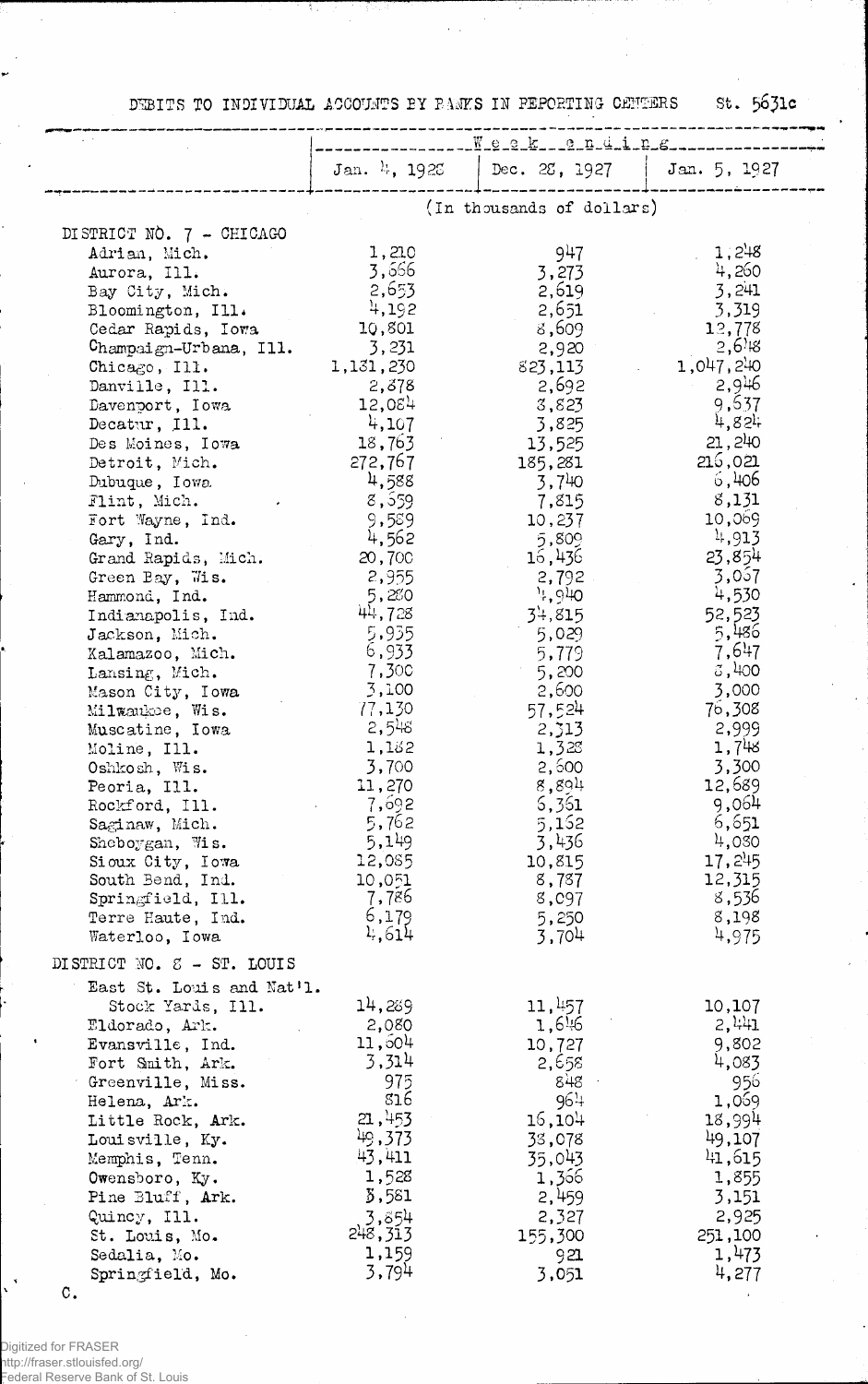| DEBITS TO INDIVIDUAL ACCOUNTS BY BANKS IN REPARTING OF TERS                                                                                                                                                                                                                                                                                                                                                                                                                                                                                                                                  |                                                                                                                                                                                                                                                                                 | Weekending                                                                                                                                                                                                                                                       | 5.5631d                                                                                                                                                                                                                                                       |
|----------------------------------------------------------------------------------------------------------------------------------------------------------------------------------------------------------------------------------------------------------------------------------------------------------------------------------------------------------------------------------------------------------------------------------------------------------------------------------------------------------------------------------------------------------------------------------------------|---------------------------------------------------------------------------------------------------------------------------------------------------------------------------------------------------------------------------------------------------------------------------------|------------------------------------------------------------------------------------------------------------------------------------------------------------------------------------------------------------------------------------------------------------------|---------------------------------------------------------------------------------------------------------------------------------------------------------------------------------------------------------------------------------------------------------------|
|                                                                                                                                                                                                                                                                                                                                                                                                                                                                                                                                                                                              |                                                                                                                                                                                                                                                                                 | Jan. 4, 1928   Dec. 28, 1927   Jan. 5, 1927                                                                                                                                                                                                                      |                                                                                                                                                                                                                                                               |
|                                                                                                                                                                                                                                                                                                                                                                                                                                                                                                                                                                                              |                                                                                                                                                                                                                                                                                 | (In thousands of dollars)                                                                                                                                                                                                                                        |                                                                                                                                                                                                                                                               |
| DISTRICT NO. 9 - MINNEAPOLIS                                                                                                                                                                                                                                                                                                                                                                                                                                                                                                                                                                 |                                                                                                                                                                                                                                                                                 |                                                                                                                                                                                                                                                                  |                                                                                                                                                                                                                                                               |
| Aberdeen, S. D.<br>Billings, Mont.<br>Dickinson, N. D.<br>Duluth, Minn.<br>Fargo, N. D.<br>Grand Forks, N. D.<br>Helena, Mont.<br>Jamestown, N. D.<br>La Crosse, Wis.<br>Minneapolis, Minn.<br>Minot, N. D.<br>Red Wing, Minn.<br>St. Paul, Minn.<br>Sioux Falls, S. D.<br>South St. Paul, Minn.<br>Superior, Wis.<br>Winona, Minn.                                                                                                                                                                                                                                                          | 1,389<br>1,990<br>$\overline{\phantom{a}}$<br>17,228<br>3,370<br>1,729<br>2,325<br>- 568<br>2,930<br>98,052<br>1,691<br>675.<br>52,832<br>4,457<br>8,064<br>1,765<br>2,054                                                                                                      | 1,319<br>1,586<br>$-337$<br>12,936<br>3,224<br>1,529<br>1,777<br>599<br>2,076<br>73,395<br>1,333<br>525<br>37,060<br>3,622<br>7,694<br>1,854<br>1,215                                                                                                            | 1,679<br>1,815<br>-384<br>15,676<br>3,629<br>2,030<br>2,035<br>542<br>3,352<br>92,177<br>1,409<br>720<br>39,879<br>5,804<br>8,671<br>1,540<br>1,429                                                                                                           |
| DISTRICT NO. 10 - KANSAS CITY                                                                                                                                                                                                                                                                                                                                                                                                                                                                                                                                                                |                                                                                                                                                                                                                                                                                 |                                                                                                                                                                                                                                                                  |                                                                                                                                                                                                                                                               |
| Albuquerque, N. M.<br>Atchison, Kans.<br>Bartlesville, Okla.<br>$\text{Casper}, \ \mathbb{W}$ o.<br>Cheyenne, Wyo.<br>Colorado Springs, Colo.<br>Denver, Colo.<br>Enid, Okla.<br>Fremont, Neb.<br>Grand Junction, Colo.<br>Guthrie, Okla.<br>Hutchinson, Kans.<br>Independence, Kans.<br>Joplin, Mo.<br>Kansas City, Kans.<br>Kansas City, Mo.<br>Lawrence, Kans.<br>Lincoln, Neb.<br>Muskogee, Ckla.<br>Oklahoma City, Okla.<br>Okmulgee, Okla.<br>Omaha, Neb.<br>Parsons, Kans.<br>Pittsburg, Kans.<br>Pueblo, Colo.<br>St. Joseph, Mo.<br>Topeka, Kans.<br>Tulsa, Okla.<br>Wichita, Kans. | 3,427<br>1,362<br>5,378<br>1,828<br>1,281<br>4,109<br>42,756<br>3,190<br>959<br>917<br>855<br>3,265<br>3,259<br>5,204<br>4,484<br>120,697<br>1,321<br>7,395<br>4,011<br>39,538<br>2,308<br><sup>. 45</sup> ,554<br>708<br>1,370<br>7,789<br>12,872<br>5,055<br>50,618<br>17,776 | 2,133<br>1,201<br>4,570<br>1,522<br>1,279<br>2,890<br>33,409<br>2,772<br>790<br>772<br>797<br>2,923<br>1,781<br>4,125<br>5,143<br>74,328<br>961<br>5,870<br>3,029<br>20,260<br>1,682<br>36,813<br>1,027<br>1,479<br>4,203<br>11,098<br>4,424<br>32,057<br>13,401 | 2,761<br>$2,0^{15}$<br>6,44.6<br>3,008<br>2,125<br>4,517<br>54,822<br>4,261<br>958<br>882<br>945<br>3,527<br>3,074<br>4,071<br>6,364<br>101,841<br>1,573<br>8,703<br>4,370<br>31,184<br>2,612<br>43,146<br>776<br>1,489<br>5,023<br>14,816<br>4,349<br>52,330 |

 $\ddot{\phantom{a}}$ 

 $\mathbb{R}^2$ 

 $\bar{\phantom{a}}$ 

Digitized for FRASER<br>http://fraser.stlouisfed.org/<br>Federal Reserve Bank of St. Louis '

 $\mathbf{C}$  .

 $\bar{\beta}$ 

 $\ddot{\phantom{a}}$ 

 $\mathbf{r}$ 

 $\overline{\phantom{a}}$ 

 $\ddot{\phantom{a}}$ 

 $\frac{1}{\sqrt{2}}\sum_{i=1}^{n} \frac{1}{\sqrt{2}}\left(\frac{1}{\sqrt{2}}\right)^2\left(\frac{1}{\sqrt{2}}\right)^2\left(\frac{1}{\sqrt{2}}\right)^2\left(\frac{1}{\sqrt{2}}\right)^2\left(\frac{1}{\sqrt{2}}\right)^2\left(\frac{1}{\sqrt{2}}\right)^2\left(\frac{1}{\sqrt{2}}\right)^2\left(\frac{1}{\sqrt{2}}\right)^2\left(\frac{1}{\sqrt{2}}\right)^2\left(\frac{1}{\sqrt{2}}\right)^2\left(\frac{1}{\sqrt{2}}\right)^2\left(\frac{1}{\sqrt{2}}\right$ 

 $\frac{1}{2}$